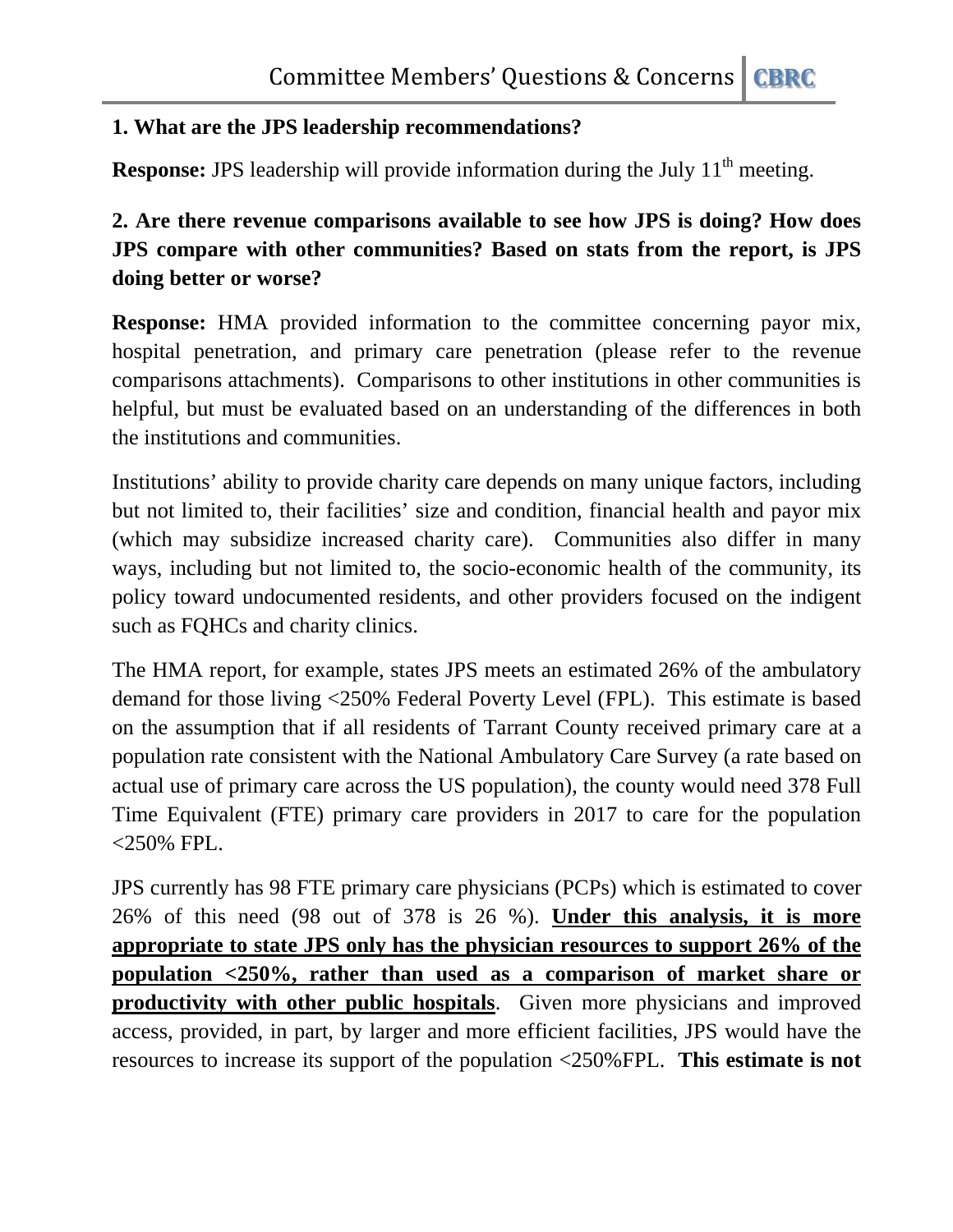## **a comment on penetration, but on resources available to be expended on this population.**

JPS' financial, operational and quality performance is reported frequently and transparently. Every health institution is subject to accrediting and statutory quality and performance reporting. JPS reports its performance every month at its Board of Managers meetings and as other reporting opportunities present themselves. Each non-profit hospital must perform a community needs assessment every three years which is developed in collaboration with community stakeholders and adopted by its Board. Further, JPS is increasingly paid based on performance, whether by federal value based purchasing or the 1115 Waiver.

# **3. What are the plans to utilize existing structures for ambulatory clinic needs in the community?**

**Response:** Although Cummings and the CBRC thoughtfully and thoroughly addressed geographic areas of priority to address growth, specific locations and facilities will be identified by JPS leadership during the implementation of the ambulatory strategy. JPS' current clinic sites are a combination of leased and owned sites, stand-alone and strip center locations, and newly built and renovated buildings. JPS has and will continue to analyze each prospective location for the most cost effective and efficient building alternatives.

# **4. How did we (CBRC) get here today? (Why was CBRC convened after prior planning efforts?)**

**Response:** On March 8, 2016, the Tarrant County Commissioners Court approved the County Administrator's recommendations to evaluate the healthcare delivery system and the role JPS Hospital Network plays in improving the overall health of the community. The evaluation included each Commissioner hosting a listening session, where citizens expressed the health and community issues that mattered to them most. In addition, HMA and Cumming Construction contracted with the County to do an in-depth analysis of the county's health care trends, as well as provide a utilization assessment on JPS' facilities.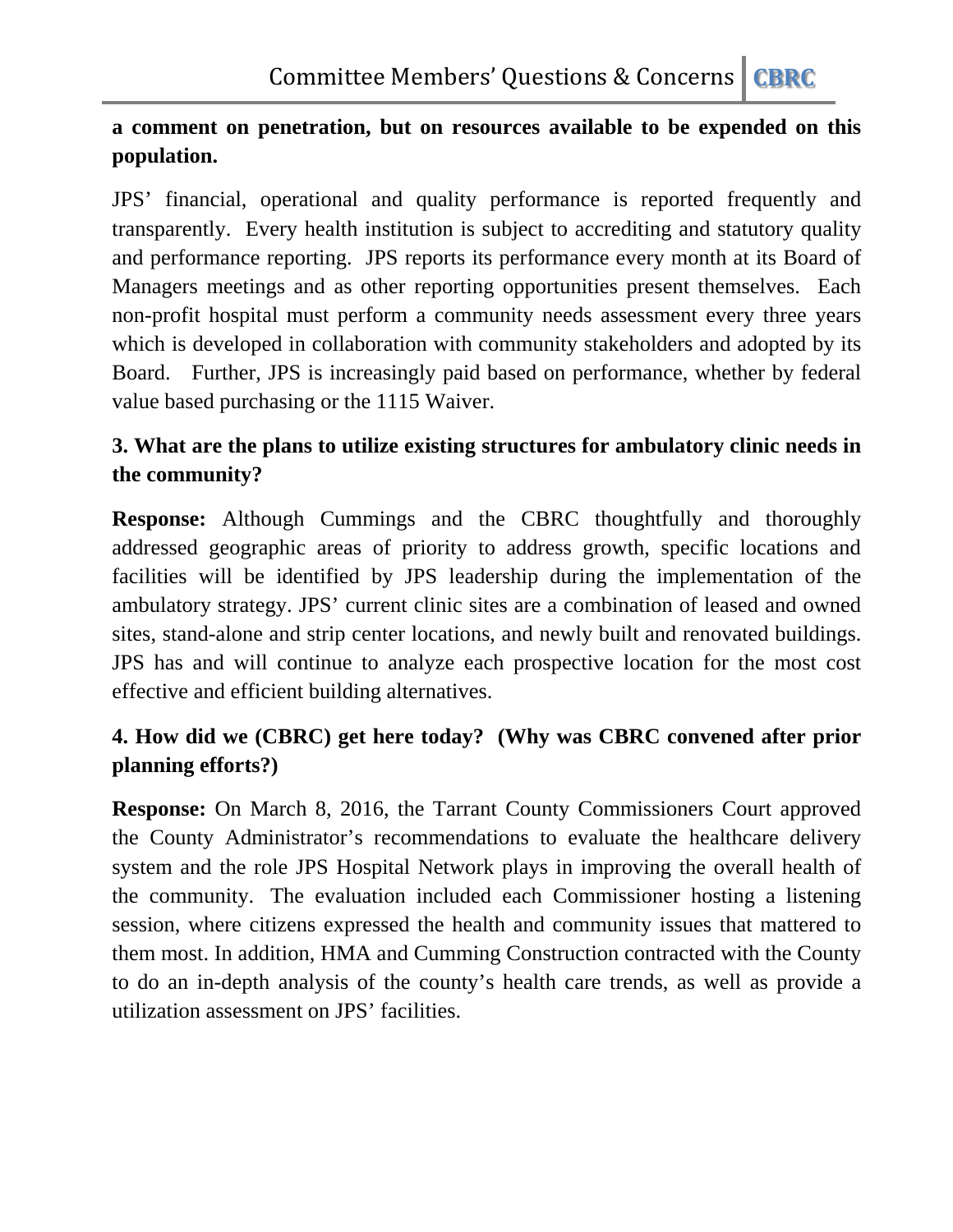The Tarrant County Commissioners Court formed the Citizens Blue Ribbon Committee to help ensure citizens' concerns are included in the in-depth analysis and that the process remains transparent.

# **5. Does JPS have the capability and capacity to take on the recommendations of the consultants and CBRC?**

**Response:** Yes, the current administration has been in place for approximately 9 years. Through those years, JPS has experienced improvement across financial, operational and quality metrics. Like any healthcare organization, change is a constant. JPS' ability to constructively navigate the 1115 Waiver opportunity is an example of the capability and capacity to take on a complex and collaborative initiative to the betterment of its patients and the community.

### **6. Is it JPS' responsibility to educate the public on needs?**

**Response:** It is the responsibility of the community as a whole to educate citizens on the needs of its public hospital in order for JPS to satisfy its unique role as the county population continues to grow.

## **7. Are current patient stats and needs relative to existing and needed services lines properly considered in the overall project plan?**

**Response:** Yes. HMA analyzed current patient data and needs to develop the recommendations outline in the report.

# **8. What role do partnerships play in in the hospital district's business strategy? Is there a plan to maintain balance between meeting the mission and relationships/partnerships with healthcare partners?**

**Response:** Partnerships play a key role in JPS' success and ability to meet its obligations in a cost effective and efficient manner. Examples of partnerships currently evident at JPS fall into the following categories: (1) provision of services that are not a core hospital competence, such as management of pharmacy operations, janitorial services and landscaping services, (2) medical services not available at JPS which are provided through outside medical services agreements with other private providers in the community, (3) services JPS does not have the physical capacity or infrastructure to provide, such as inpatient psychiatric beds or skilled nursing, (4)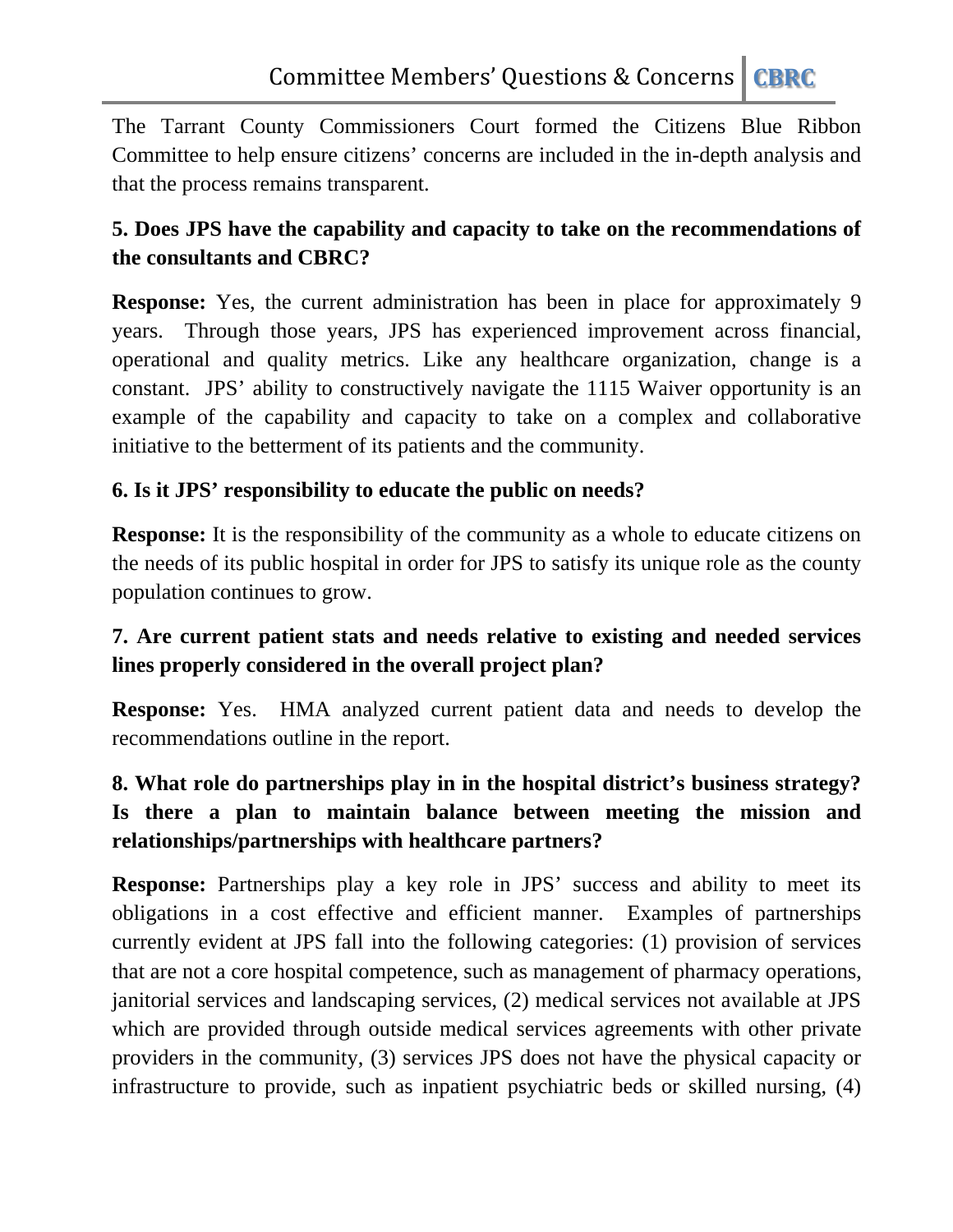physician services provided by independent physician groups at JPS facilities, which comprise the majority of the physician services at JPS, (5) 1115 Waiver projects which are designed to allow private providers and JPS to transform healthcare delivery, (6) patient navigation and case management, such as navigators requested by private hospitals and provided by JPS to redirect connection eligible patients away from private hospitals, and (7) funding mechanisms which allow JPS to utilize its intergovernmental transfer ability to partner with private institutions to provide care and realize compensation otherwise not available. In each instance, JPS has and will look to partnerships to provide care, or support its operations, in the most cost effective and efficient manner.

#### **9. What is the holistic health approach for the County?**

**Response:** HMA recommends the holistic health approach be a county wide planning effort driven by JPS. The approach will focus on key areas like the behavioral health infrastructure, developing an integrated delivery system (IDS), graduate medical education (GME), elderly care services, and prevention and social determinants of health for county residents.

## **10. Does JPS understand who they are serving and is JPS meeting that population's needs from a healthcare stand point?**

**Response:** Yes, as part of this project and requirements for regulation and strategic planning, JPS conducted two Community Health Needs Assessments (CHNA) recently. These summarize Tarrant County health needs and emergent issues into actionable items. HMA presented their CHNA at the beginning of this process. JPS is addressing operationally health disparities and specific health concerns in populations. JPS works at capacity within a highly regulated and performance/data driven industry. If you would like additional information, HMA can review the CHNA results.

### **11. Please provide additional input from providers.**

**Response:** HMA will provide a summary of themes from interviews performed during the stakeholder engagement process.